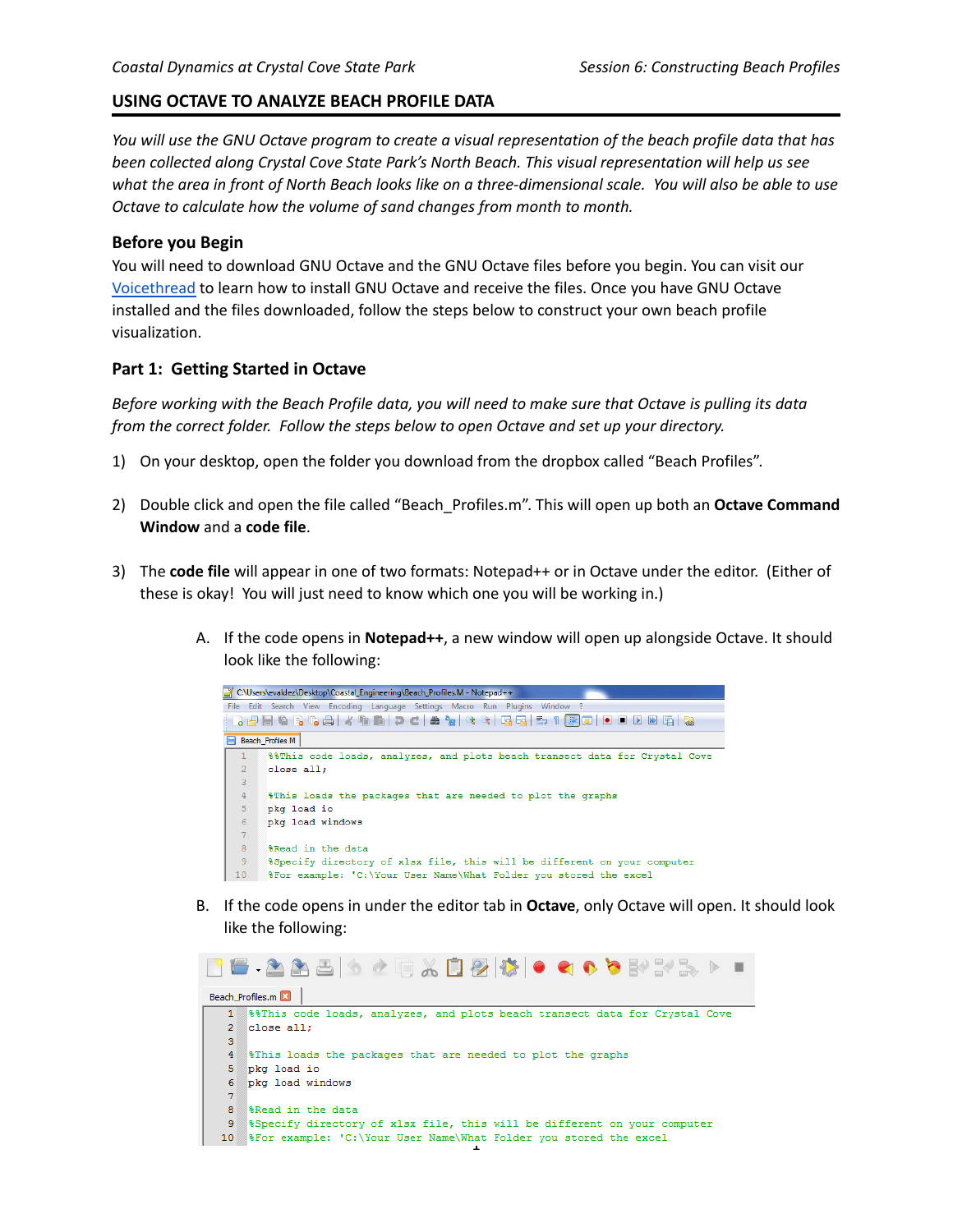# **Part 2: Setting Your Directory**

Your first task when running code on Octave is to set up your directory. A directory will tell Octave where it should be reading the files from. This may already be set correctly, but it is always good practice to *check your directories before you start working.*

1) To change your directory, first pull up the Octave window and click on the **"Command Window"** menu at the bottom of the window.



2) Look for the blue folder icon near the top of the Octave window to browse directories. Browse through your computer until you find the folder called "Beach Profiles". (This is the folder you downloaded from our Dropbox.)

| <b>Q</b> Octave |  |        |                                  |  |  |                                                          |  |  |  |  |
|-----------------|--|--------|----------------------------------|--|--|----------------------------------------------------------|--|--|--|--|
|                 |  |        | File Edit Debua Window Help News |  |  |                                                          |  |  |  |  |
|                 |  | ISERDS |                                  |  |  | Current Directory: C:\Users\17142\Desktop\Beach Profiles |  |  |  |  |

- 3) Open the "Beach Profiles" folder and click on "Choose". This will set the directory pathway to the correct folder.
- 4) Next, you will need to copy over the directory pathway to the code file, so that the code is drawing from the correct file. Highlight and copy the path of the **Current Directory.**

| <b>Q</b> Octave |  |  |                                  |  |  |                                                        |  |  |  |
|-----------------|--|--|----------------------------------|--|--|--------------------------------------------------------|--|--|--|
|                 |  |  | File Edit Debug Window Help News |  |  |                                                        |  |  |  |
|                 |  |  |                                  |  |  | Current Director C: Wsers\17142\Desktop\Beach Profiles |  |  |  |

- **5)** Open your **code file**, which will be located in either the **Editor tab in Octave** or on **Notepad ++**.
- **6) In your code file**, go to **line 12** and paste your Current Directory path to the area that reads "[ADD YOUR CURRENT DIRECTORY PATH HERE]". Make sure that you do not erase the apostrophes or "/BeachTransectDataEdit.xlsx';" Your result should look similar to the following:

dir = 'C:\Users\17142\Desktop\Beach Profiles\BeachProfileData.xlsx';  $12$ 

**7) Stop!** Before you continue, ask your teacher to check your progress this far.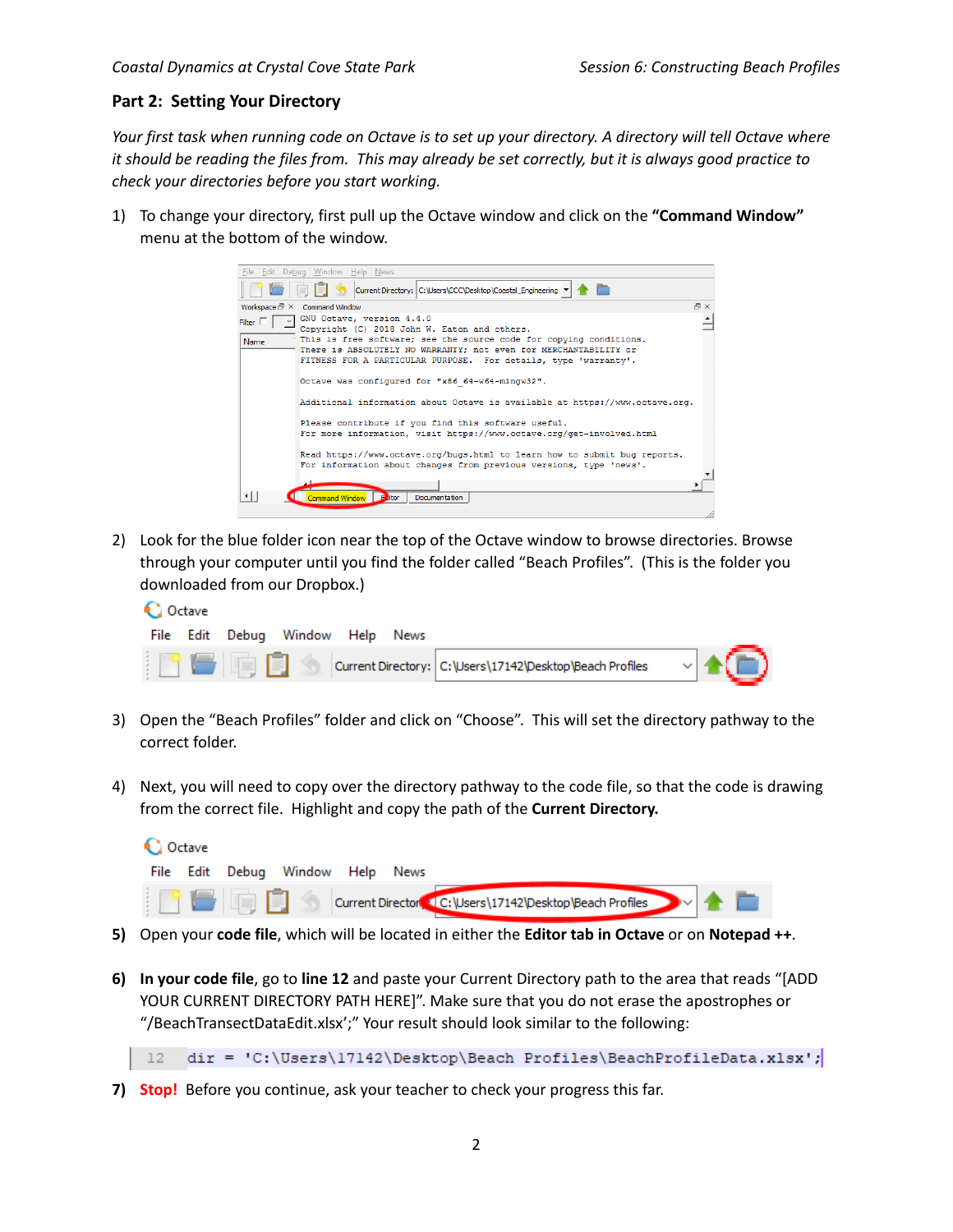# **Part 3: Creating a Single Three-Dimensional Data Visualization**

Next, you will use Octave to create a visual representation showing what the beach looked like on specific *day.*

- 1) While in the **code file,** go down to **line 17**. Line 17 will show all the days that we have collected data, which also indicates the date of each data set that you can graph using Octave.
- 2) Find the date that you want to graph. Copy that date and paste it into **line 19** where it says "[ADD DATE(S) HERE]". Make sure to not erase the apostrophes or any text before or after that text.

Your result should look similar to the following:

19 sheetname =  ${1-8-19'}$ ;

- 3) Once you have input the day of your trip, highlight your entire code **(lines 1 – 77)** and copy it.
- 4) Paste the code that you copied into the Octave Command Window.

**This will take a while to load.** Once it has finished loading, a 3-Dimensional visual representation of your data will appear in a different window.



5) Click on the square in the upper right-hand corner of the window to enlarge the graph's window. The image should automatically enlarge itself to fit on the screen, but if that does not happen, you could click the button that says "Autoscale".



Note: If you close the image at any point, all you need to do is copy your code, and re-paste it into the command window to create another graph. You do not have to delete any text from the command window.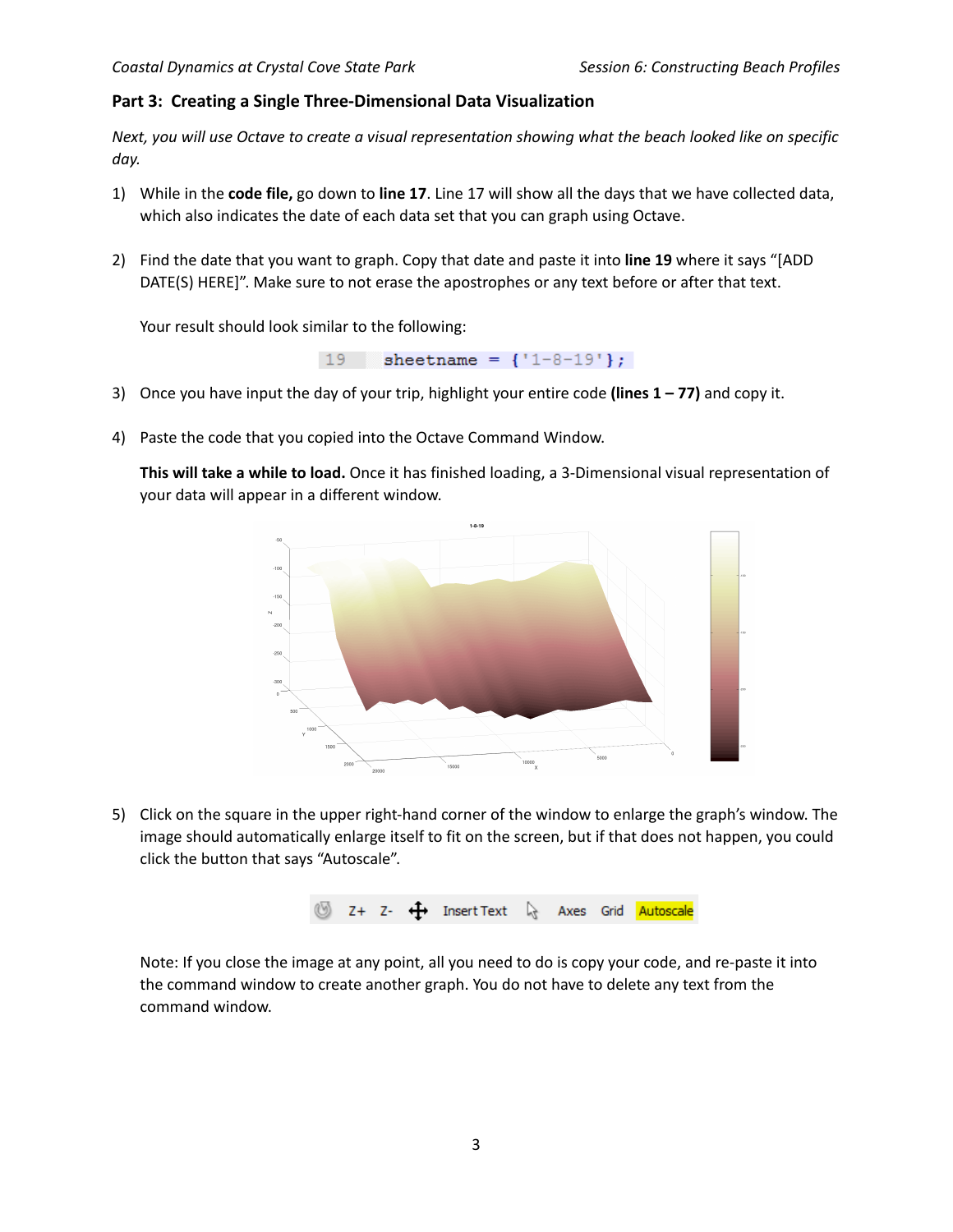# **Part 4: Creating a MultipleThree-Dimensional Data Visualizations**

Next, you will choose data sets from two different days and graph them next to each other in Octave so *that you can visually compare them.*

#### **4A. Choose Two Dates to Graph**

- **1)** Close the graph window that was produced by Octave and then reopen the **code file**.
- **2)** Go back to **line 17** and look at the possible days that you could graph. Choose another data set that you are interested in looking at.
- **3)** In **line 19**, add a comma after the apostrophe of your first date. Paste the second date after the comma. Make sure each date has apostrophes around it.

Your code for line 19 should look something like the following:

19 sheetname =  $\{1-8-19, 12-28-18\}$ ;

This line is now telling Octave that you want to plot two graphs, such as, January 8, 2019 and February 28, 2018, in that order.

#### **4B. Hide the Colorbar**

When plotting multiple graphs, it is also best to remove the color bar from the graphs. This will allow for *better comparisons between the days being plotted.*

**4)** To remove the colorbar, scroll down to **line 62** and add a "%" in front of the code in that line. **Line 62** should look like the following:

62 % \*colorbar;

The "%" in front of any line of code tells Octave not to execute that code. As a result, your colorbar will no longer appear when you run the code.

#### **4C. Determine how the Graphs will be Plotted**

Our code was previously set so that it only created one graph. Now that we have chosen two days, we *have to rewrite the code to tell Octave to plot two graphs.*

- **5) In your code,** scroll down to **line 50**. This line of code tells Octave how many graphs we want to plot, and how we want them oriented and spaced.
- **6)** Take a look at the following code:

h1 = subtightplot( $\overline{X}, \overline{Y}, k$ , [0.090 0.085], [0.07 0.05], [0.07 0.05]);  $-50$ 

We only need to concern ourselves with the highlighted values, **X** and **Y**. **X** will tell Octave how many columns we want (up to down), while **Y** will tell Octave how many rows we want (left to right). When you plotted a single graph, the value was set to **1,1.** In other words, the original code created one column and one row.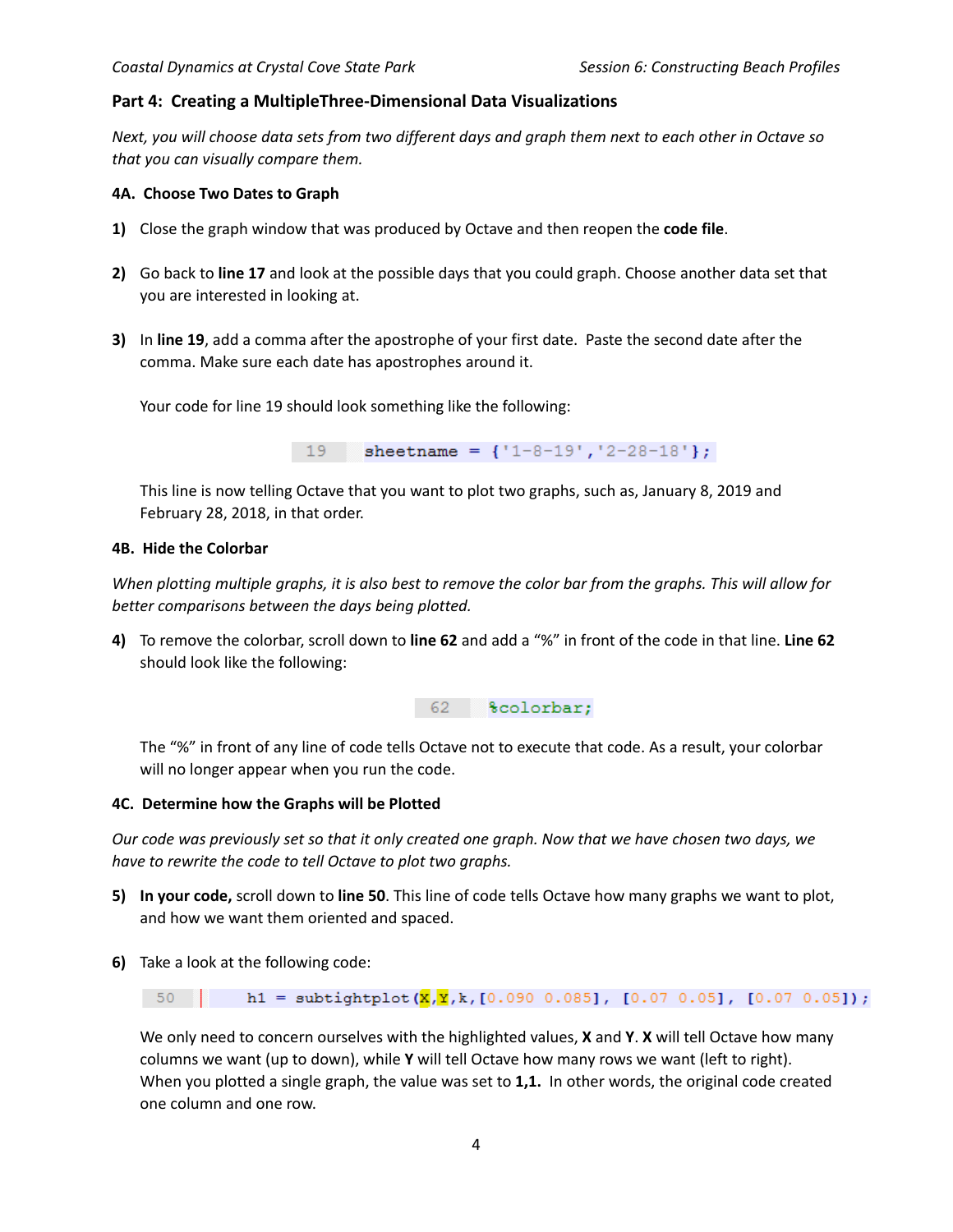- **7)** Since you are plotting two graphs, you now have two options to plot your data. Look at the following options and decide how your group would like to plot your graphs:
	- A) **Vertical Display:** If you want to plot one graph on top of another (i.e., two graphs in one column), edit **line 50** to look like the following:
	- $50$  |

h1 = subtightplot( $\frac{2}{1}$ , k, [0.090 0.085], [0.07 0.05], [0.07 0.05]);

This will produce the following display when the code is executed in the Command Window of Octave:



B) **Horizontal Display:** If you want to plot two graphs next to each other horizontally (i.e., two graphs in one row), edit **line 50** to look like the following:

```
h1 = subtightplot(\frac{1}{2}, k, [0.090 0.085], [0.07 0.05], [0.07 0.05]);
-50
```
This will produce the following display when the code is executed in the Command Window of Octave:

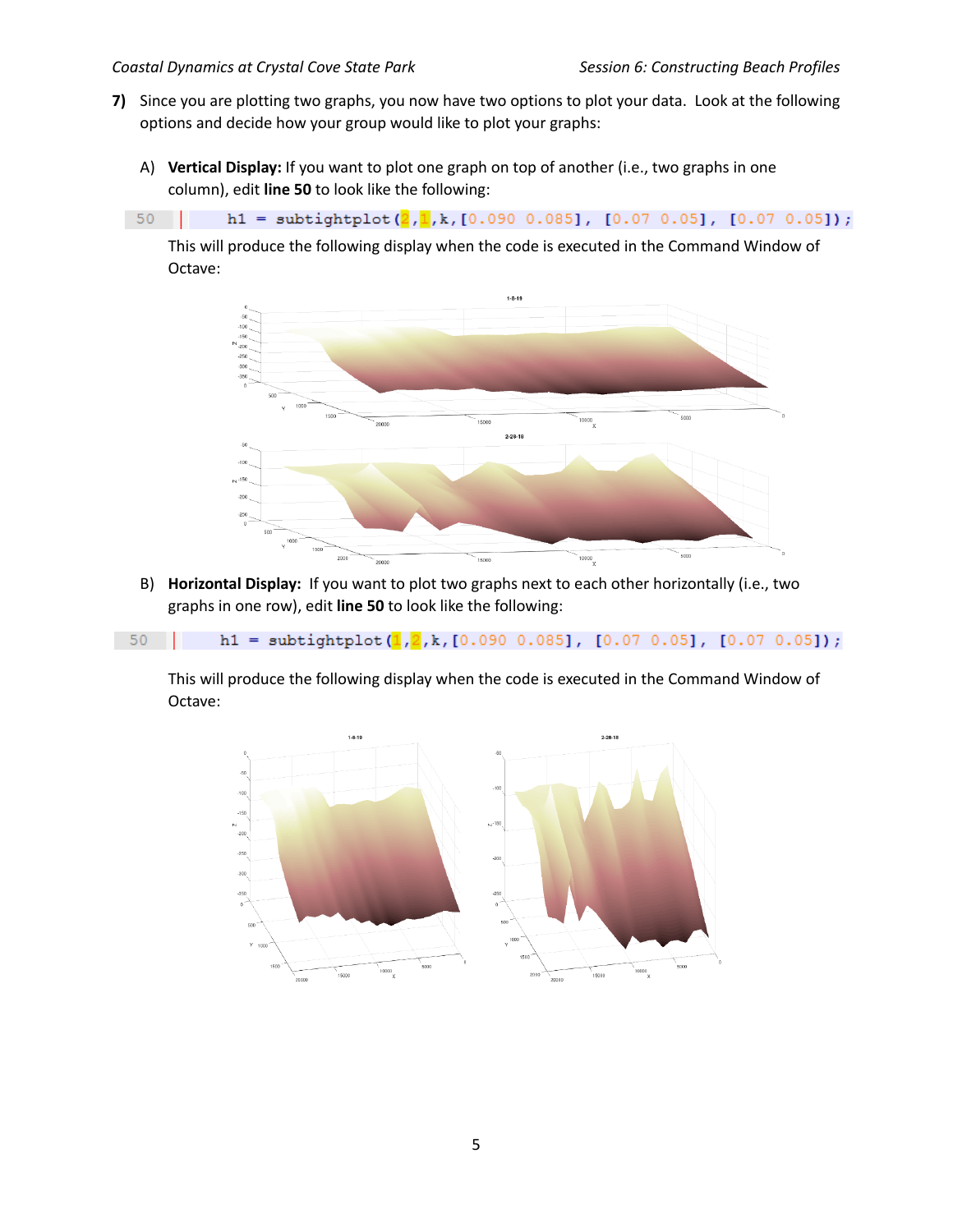### **4D. Choosing More than Two Days to Plot (Optional)**

You may also want to graph more than two days at a time. If that is the case, make sure that you go back *and change line 19 to include all the days you want to graph.*

1) Choose as many days as you want to plot. For the following example, we wanted to graph 4 days at once, therefore, **line 19** may look like the following:

```
sheetname = \{1-8-19, 12-28-18, 15-30-18, 16-20-18\};
19
```
- 2) Go back to **line 50** and make sure your columns and rows will fit those graphs. For example, you can display four graphs in a 2 x 2 square with the following code: h1 = subtightplot( $2,2, k$ , [0.090 0.085], [0.07 0.05], [0.07 0.05]);  $-50$
- **3)** Copy the entire code **(line 1-77)** and paste it in Octave's Command Window below the code you executed before. The result will look similar to the following: